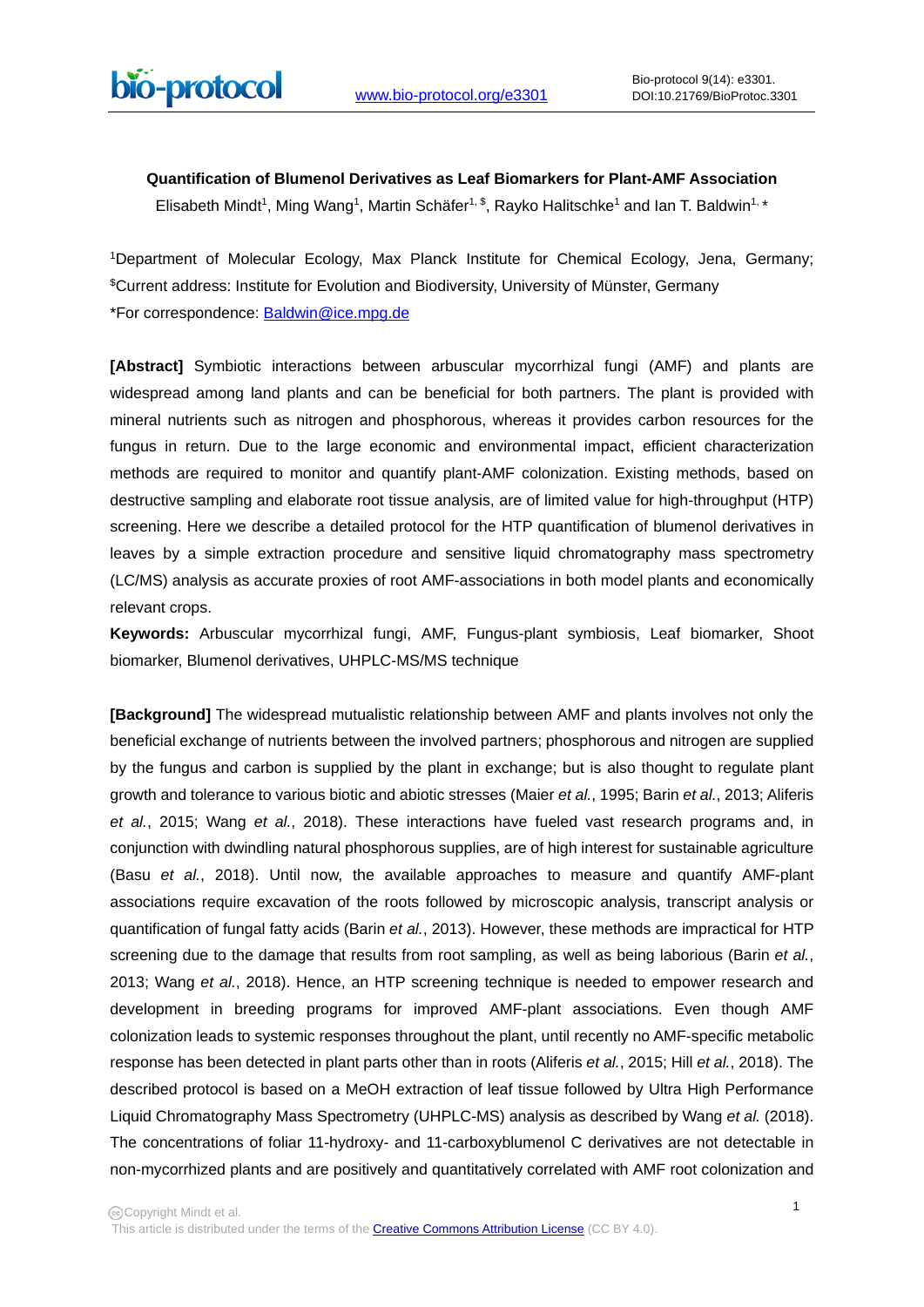are transported from roots to the leaves after the formation of root-AMF associations (Wang *et al.*, 2018). This protocol facilitates an HTP, non-destructive and quantitative characterization of AMF associations in various model and agricultural crop plant species.

# **Materials and Reagents**

- 1. Pipette tips
- 2. 96-well microplates with full skirt (Sapphire, Greiner Bio-One, catalog number: 652270)
- 3. (Optional) Individual tubes

*Note: Individual tubes can be used instead of 96-well BioTubesTM for small batches of samples.*

- a. 2 ml Eppendorf Safe-Lock tubes (Eppendorf, catalog number: 0030120094)
- b. 1.5 ml screw neck vials N9 (Macherey-Nagel, catalog number: 702282)
- c. N9 PP screw caps (Macherey-Nagel, catalog number: 702287.1)
- d. Steel balls Ø 4 mm (ASKUBAL, G100-1.4034, catalog number: 503012)
- 4. Sealing film for 96-well microplates (Zone-freeTM, EXCEL Scientific, catalog number: ZAF-PE-50)
- 5. 96-well PCR Plate (µltraAmp, SorensonTM BioScience Inc, catalog number: 21970)
- 6. Domed 8-strip PCR caps (Eppendorf, catalog number: 0030124839)
- 7. Steel balls Ø 3 mm (ASKUBAL, G100-1.4034, catalog number: 505001)
- 8. Leaf material
- 9. Liquid nitrogen
- 10. MilliQ water
- 11. Deuterated internal standard:  $D_6$ -ABA (HPC Standards GmbH, 10 ug m $I^1$  in MeOH)
- 12. Acetonitrile (VWR International, HiPerSolv CHROMANORM® for LC-MS, catalog number: BDH83640.100E)
- 13. Formic acid (Fluka, for mass spectrometry, catalog number: 94318)
- 14. Methanol (Merck, Gradient grade for LC LiChrosolv®, catalog number: 1060072500)
- 15. Roseoside (Wuhan ChemFaces Biochemical Co., Ltd., catalog number: CFN98916)
- 16. Corchoionoside C (Wuhan ChemFaces Biochemical Co., Ltd., catalog number: CFN99859)
- 17. Blumenol C glucoside (Wuhan ChemFaces Biochemical Co., Ltd., catalog number: CFN99424)
- 18. Byzantionoside B (Wuhan ChemFaces Biochemical Co., Ltd., catalog number: CFN99871)
- 19. Extraction buffer with deuterated internal standard  $D_6$ -ABA (see Recipes)

## **Equipment**

- 1. Stainless steel spatula
- 2. Stainless steel tweezers
- 3. 96-well tube racks (BioTubeTM, Simport® Scientific, catalog number: T101-1 and T100-20)
- 4. Sealing mats for 96-well tube racks (ArctiSealTM, Arctic White LLC, catalog number: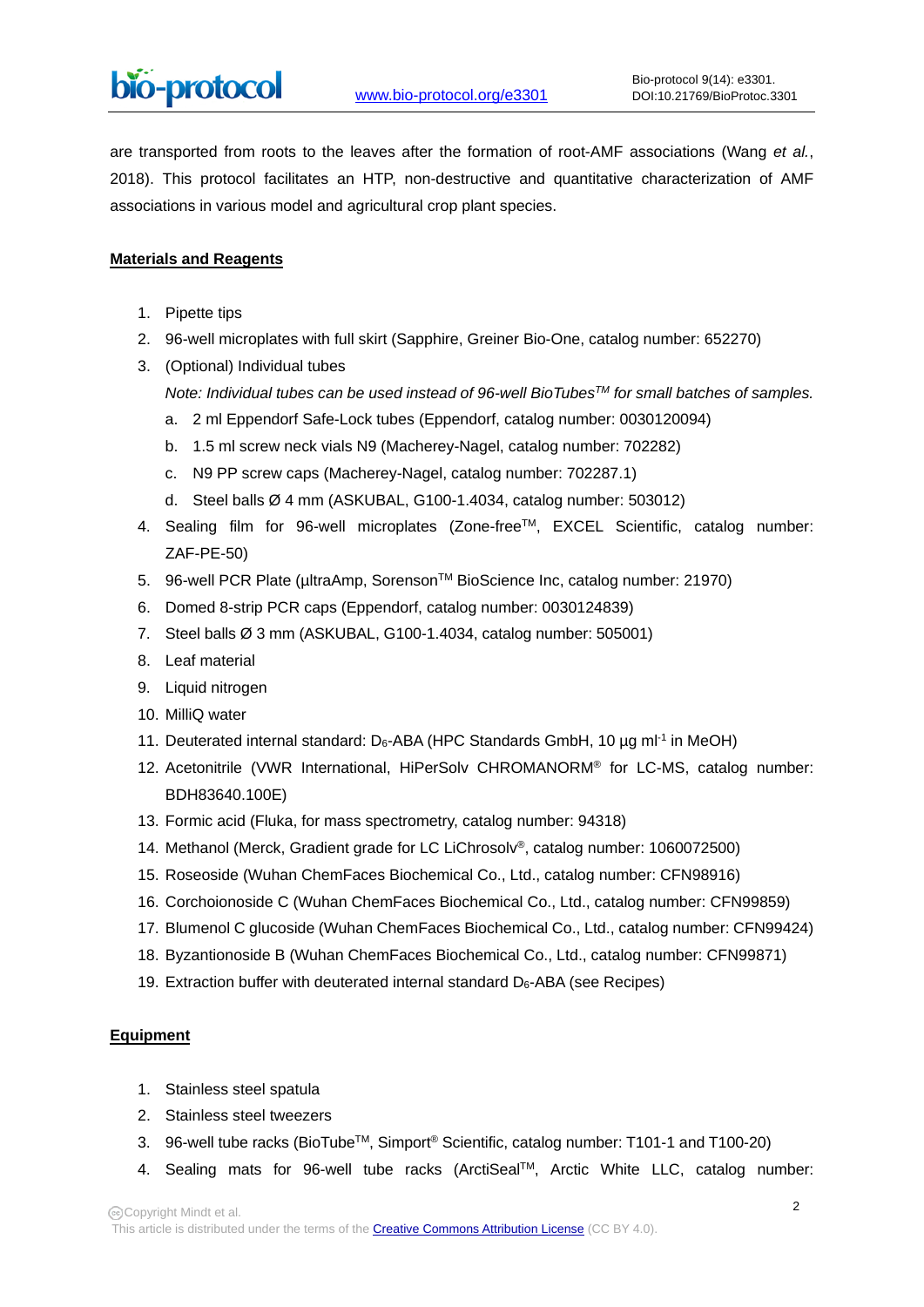AWSM-2002RB)

- 5. Cooling containers (Heathrow Scientific, True North®)
- 6. Centrifuge (Eppendorf, model: 5415 R)

 $\overline{a}$ 

- 7. Multipipette (Multipette® Xstream, Eppendorf, catalog number: 4986000025)
- 8. Mortar and pestle (Haldenwanger™, Fisher Scientific)
- 9. Analytical balance (Sartorius, model: BP121S)
- 10. 8-channel electronic pipette (Eppendorf, Xplorer®, 50-1,200 µl, catalog number: 4861000163)
- 11. Tissue homogenizer (Geno/Grinder® 2000, SPEX SamplePrep)
- 12. Cooled centrifuge equipped with 96-well plate rotor (Eppendorf, model: 5804 R, rotor A-2-DWP)
- 13. UHPLC triple quadrupole MS instrument [Ultimate 3000 RSLC (Thermo Fisher Scientific);  $EVO-Q$  Elite<sup>TM</sup> (Bruker)]
- 14. UHPLC column (ZORBAX Eclipse XDB-C18, 50 x 3.0 mm, 1.8 µm, Agilent, catalog number: 981757-302)
- 15. -80 °C freezer

# **Software**

1. MS Data Review Version 8.2.1 (MS Workstation, Bruker Daltonics)

## **Procedure**

## *Notes:*

- *a. In order to test the applicability of the method for the analyzed plant/AMF species, it is advised to perform an initial test screen with root tissue as the abundance of blumenol derivatives in root tissue is higher than in leaves.*
- *b. Blumenol levels can vary in different shoot tissues (Wang et al., 2018). Harvesting tissue samples from leaves at comparable developmental stages will reduce variation and allow better comparisons between plants.*
- c. *Blumenol levels reliably indicate AMF colonization 3 weeks after inoculation (Wang et al., 2018).*
- A. Collection and preparation of leaf material
	- 1. Harvest leaves and immediately freeze in liquid nitrogen using stainless steel tweezers. Store at -80 °C until processing the samples.
	- 2. Grind the frozen leaf material with mortar and pestle under liquid nitrogen.
	- 3. Aliquot approximately 100 mg leaf material with a pre-cooled stainless steel spatula into liquid nitrogen-precooled and pre-weighted 96-well BioTube™ racks containing two steel balls (Ø 3 mm). Record the exact mass and leave the samples on liquid nitrogen for extraction or store at -80 °C.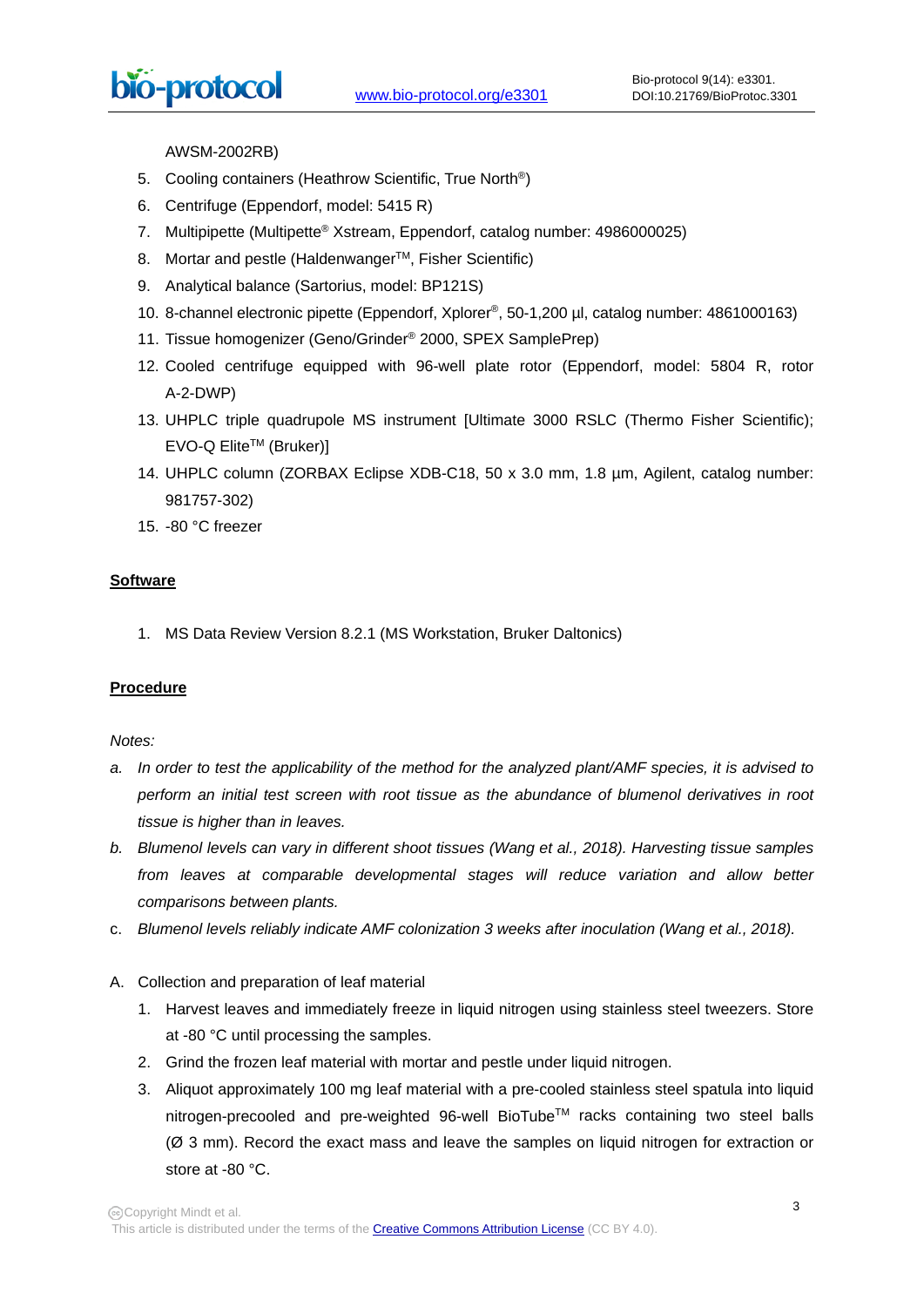*Note: Instead of 96-well BioTubesTM, 2 ml Eppendorf tubes equipped with two steel balls (Ø 4 mm) can be utilized.*

- B. Extraction
	- 1. Add 800 µl of ice-cold extraction buffer containing the internal standard  $D_6$ -ABA to each tube with an 8-channel pipette. Replace the tube caps with a rubber sealing mat. *Note: Samples should be kept on ice during the extraction procedure.*
	- 2. Homogenize the samples in a Geno/Grinder<sup>®</sup> for 60 s at 1,000 strokes per minute (Geno/Grinder® 2000 setting: 1x at 000).
	- 3. Centrifuge the samples at 2,000 *x g* for 20 min at 4 °C, transfer the supernatant to a new 96-well BioTube™ rack or Eppendorf tubes without steel balls and centrifuge again under the same conditions.
	- 4. Transfer 100 µl of the supernatant into skirted 96-well microplates and close wells with sealing film for LC-MS/MS analysis.
	- 5. As the sealing film is not suitable for long-term freezer storage, transfer 190 µl of the supernatant into 96-well PCR plates and seal with 8-strip caps as freezer backup. *Note: In case Eppendorf tubes are used, transfer 700 µl of the supernatant to 1.5 ml screw neck vials (vials are stored in the freezer for re-analysis).*
	- 6. Prepare a mixed quality control (QC) sample for each 96-well plate by combining 10 µl aliquots of each sample of the plate in a 1.5 ml screw neck vial.
	- *7.* Use the extraction buffer as blank and for signal background calculations.

## C. UHPLC-MS/MS

For the chromatographic separation, utilize an Agilent ZORBAX Eclipse XDB-C18 column. The mobile phase consists of 0.1% (v/v) acetonitrile and 0.05% (v/v) formic acid in MilliQ H<sub>2</sub>O for solvent A and 100% methanol as solvent B. The mobile phase gradient of the UHPLC method is shown in Table 1. The UHPLC instrument parameters comprise:

| Flow rate               | $0.5$ ml min <sup>-1</sup> |
|-------------------------|----------------------------|
| Sample tray temperature | 10 °C                      |
| Sample injection volume | 5 µl                       |
| Column temperature      | 42 °C                      |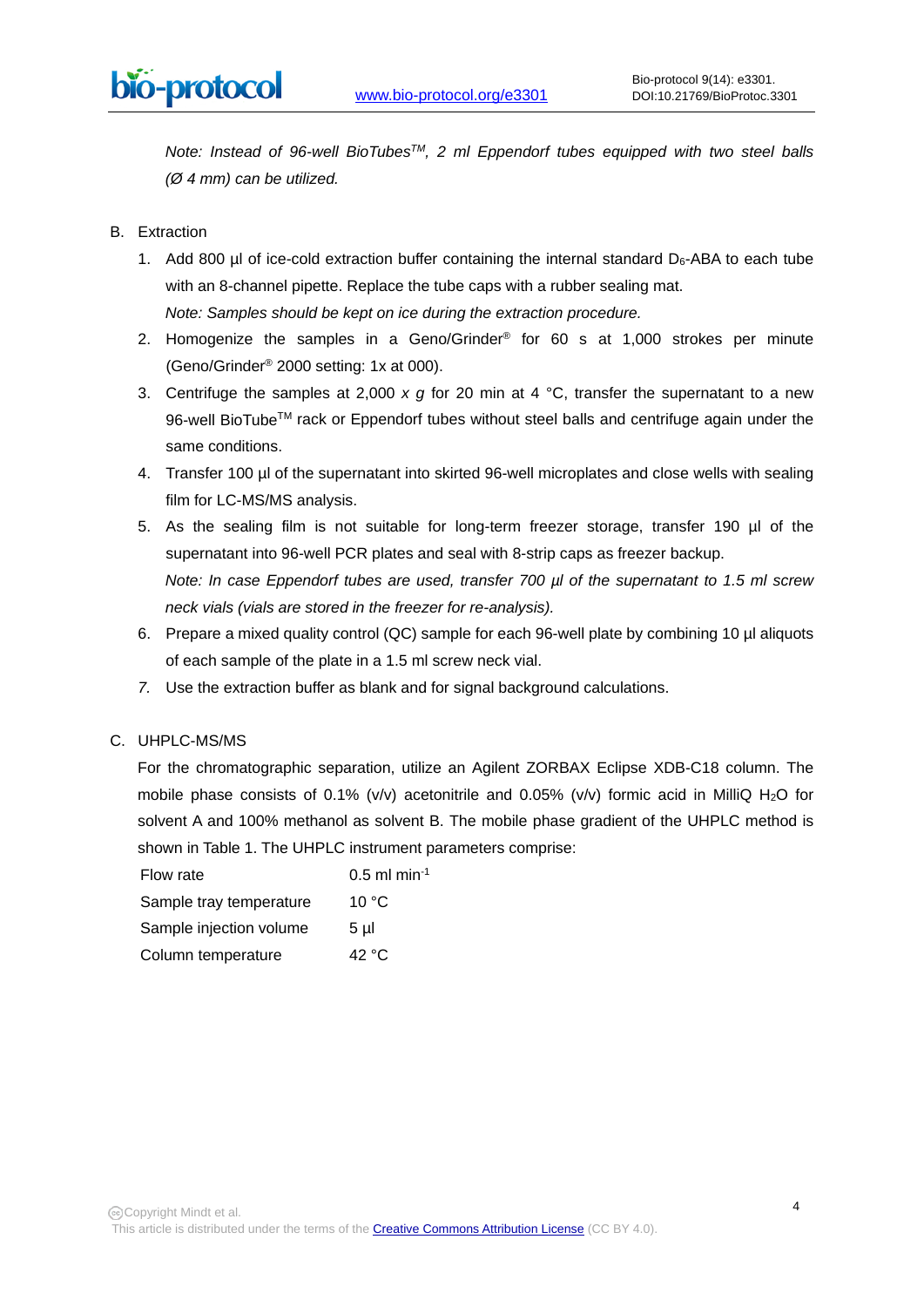| Time [min]  | % mobile phase A | % mobile phase B |
|-------------|------------------|------------------|
| $0.0 - 1.0$ | 90               | 10               |
| $1.0 - 1.2$ | 90-65            | 10-35            |
| $1.2 - 3.0$ | 65-58            | 35-42            |
| $3.0 - 3.4$ | $58-0$           | 42-100           |
| $3.4 - 4.4$ | 0                | 100              |
| $4.4 - 4.5$ | $0 - 90$         | 100-10           |
| $4.5 - 5.5$ | 90               | 10               |
|             |                  |                  |

|  |  |  |  | Table 1. Mobile phase gradient of the UHPLC run |  |  |  |  |  |
|--|--|--|--|-------------------------------------------------|--|--|--|--|--|
|--|--|--|--|-------------------------------------------------|--|--|--|--|--|

The Bruker EVO-Q Elite™ triple quadrupole MS system is used in multiple reaction monitoring (MRM) mode. The heated electrospray ionization (HESI) source settings consist of:

| HESI spray voltage | ± 4,500 V       |
|--------------------|-----------------|
| Cone temperature   | 350 °C          |
| Probe temperature  | 300 $\degree$ C |
| Cone gas flow      | 35              |
| Nebulizer gas flow | 60              |
| Probe gas flow     | 55              |

 System performance and general ESI parameters can be evaluated by injecting a standard solution of related blumenol glycoside compounds: Roseoside (Wuhan ChemFaces Biochemical Co., Ltd.; catalog number: CFN98916), Corchoionoside C (CFN99859), Blumenol C glucoside (CFN99424), Byzantionoside B (CFN99871). Standards for the 11-hydroxy- and 11-carboxyblumenol C derivatives are not commercially available.

 The MRM settings for the detection of specific blumenol derivatives are shown in Table 2 and a recording window of 1 min is set at the expected retention time  $(R<sub>T</sub>)$ . The displayed compound table has been tested and found to be widely applicable. Additional markers can be identified in order to extend the method beyond the current list of plant species that have been investigated (Wang *et al.*, 2018):

| <b>Barley</b> | Hordeum vulgare         |
|---------------|-------------------------|
| Barrel clover | Medicago truncatula     |
| Common rice   | Oryza sativa            |
| Common wheat  | Triticum aestivum       |
| Potato        | Solanum tuberosum       |
| Stiff brome   | Brachypodium distachyon |
| Tomato        | Solanum lycopersicum    |
| Wild tobacco  | Nicotiana attenuata     |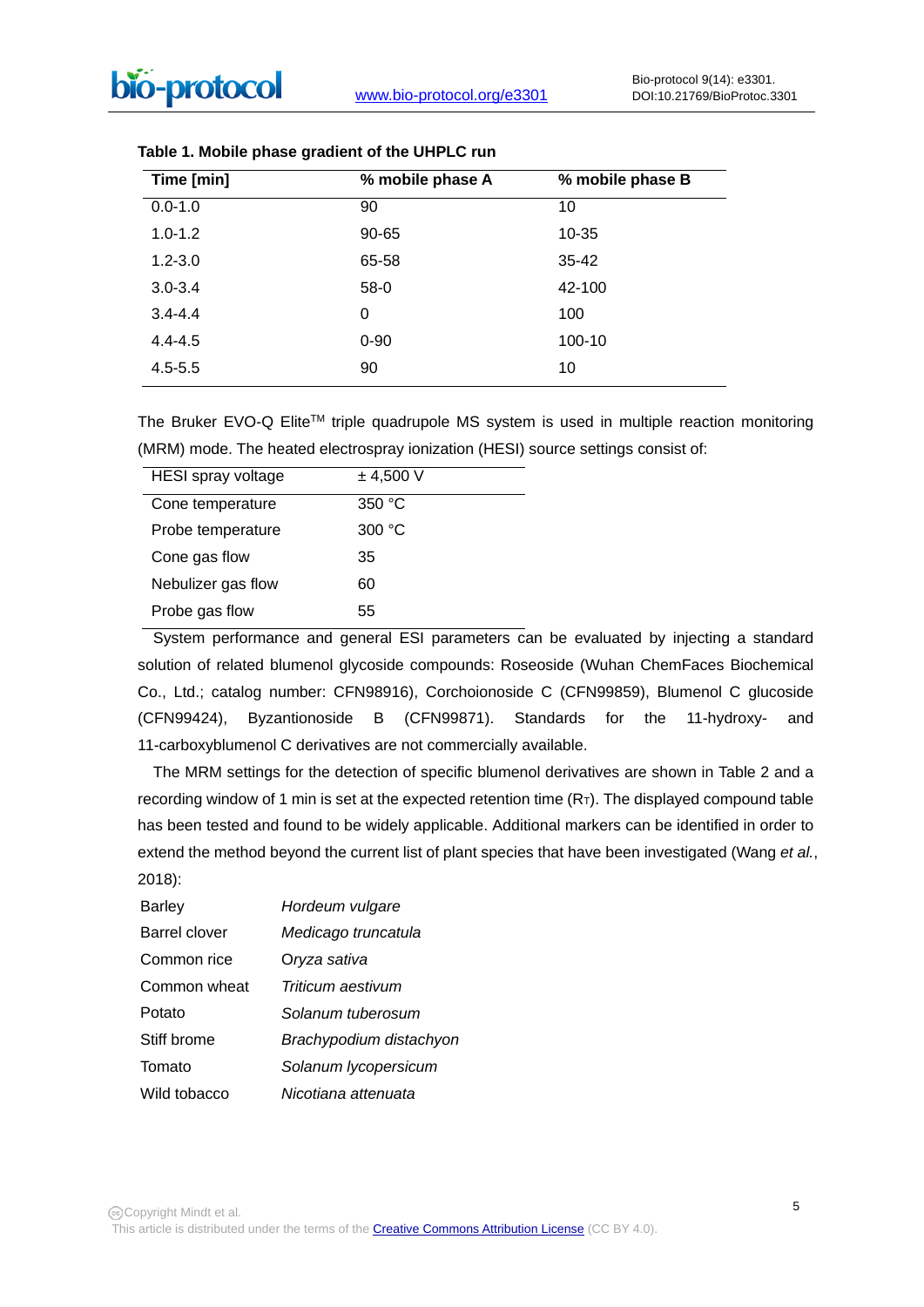|               | Table 2. Quantifier and Qualifier m/z fragments used to detect blumenol derivatives in plant |  |  |
|---------------|----------------------------------------------------------------------------------------------|--|--|
| <b>leaves</b> |                                                                                              |  |  |

|                                           |             | <b>Precursor ion</b> | Quantifier m/z     | <b>Qualifiers m/z [collision</b> |
|-------------------------------------------|-------------|----------------------|--------------------|----------------------------------|
| <b>Compound name</b>                      | $R_T$ [min] | $m/z^{\S}$           | [collision energy] | energy]                          |
| 11-hydroxyblumenol C-Glc*                 | 2.78        | $(+)$ 389.2          | 209.2 [7.5 V]      | 227.2 [2.5 V], 191.1 [12.5 V],   |
|                                           |             |                      |                    | 163.1 [15.0 V], 149.1 [17.5 V]   |
| 11-hydroxyblumenol C-Glc-Glc <sup>*</sup> | 2.47        | $(+)$ 551.3          | 209.2 [10.0 V]     | 389.2 [2.5 V], 227.2 [7.5 V],    |
|                                           |             |                      |                    | 191.1 [15.0 V], 149.1 [20.0 V]   |
| 11-carboxyblumenol C-Glc <sup>*</sup>     | 3.17        | $(+)$ 403.2          | 195.1 [12.5 V]     | 241.2 [2.5 V], 223.2 [7.5 V],    |
|                                           |             |                      |                    | 177.1 [15.0 V]                   |
|                                           | $3.17^8$    | $(+)$ 241.2          | 195.1 [10.0 V]     | 223.2 [5.0 V], 177.1 [15.0 V]    |
| 11-carboxyblumenol C-Glc-Glc <sup>t</sup> | 3.10        | $(+)$ 565.2          | 195.1 [15.0 V]     | 403.2 [2.5 V], 241.2 [4.5 V],    |
|                                           |             |                      |                    | 223.2 [15.0 V]                   |
| 11-carboxyblumenol C-Mal-Glc <sup>†</sup> | 3.60        | $(+)$ 489.2          | 195.1 [12.5 V]     | 241.2 [2.5 V], 223.2 [7.5 V],    |
|                                           |             |                      |                    | 177.1 [15.0 V]                   |
| abscisic acid (ABA) <sup>**,#</sup>       | 4.00        | $(-) 263.2$          | 153.0 [9.0 V]      |                                  |
| blumenol A-Glc", <sup>#</sup>             | 2.46        | $(+)$ 387.2          | 207.1 [8.0 V]      | 225.2 [5.0 V], 149.1 [18.0 V],   |
|                                           |             |                      |                    | 135.1 [16.0 V], 123.1 [23.0 V]   |
|                                           | 2.46        | $(-)$ 385.2          | 153.1 [14.0 V]     |                                  |
| $D_6 - ABA$ <sup>1</sup>                  | 4.01        | $(-)$ 269.2          | 159.0 [10.0 V]     |                                  |

§ Ionization polarity is indicated in parentheses.

\* Verified by NMR.

**\*\*** Verified with authentic standard.

& The fragmentation of the m/z 241.2 aglycon precursor [M+H-Glc]+ allows for a sensitive MRM detection in addition to the MRM of the m/z 403.2 molecular ion [M+H]+.

<sup>ǂ</sup> Blumenol A and abscisic acid are not induced by AMF (Wang *et al.*, 2018) and can be used as internal standards to evaluate the overall functionality of the carotenoid biosynthesis in the analyzed plant as well as providing valuable information about instrument performance.

† The identity of 11-carboxyblumenol C-Glc-Glc and 11-carboxyblumenol C-Mal-Glc detected in rice has not been confirmed.

¶ Internal Standard (typically showing 20-30% relative standard deviation after full extraction/analysis procedure).

The prepared QC samples will be analyzed repeatedly after every 15 to 20 samples with the identical UHPLC-MS/MS method. Comparisons of the QC runs will allow monitoring instrument performance and detecting retention time shifts or changes in mass spectrometer sensitivity in larger sample batches.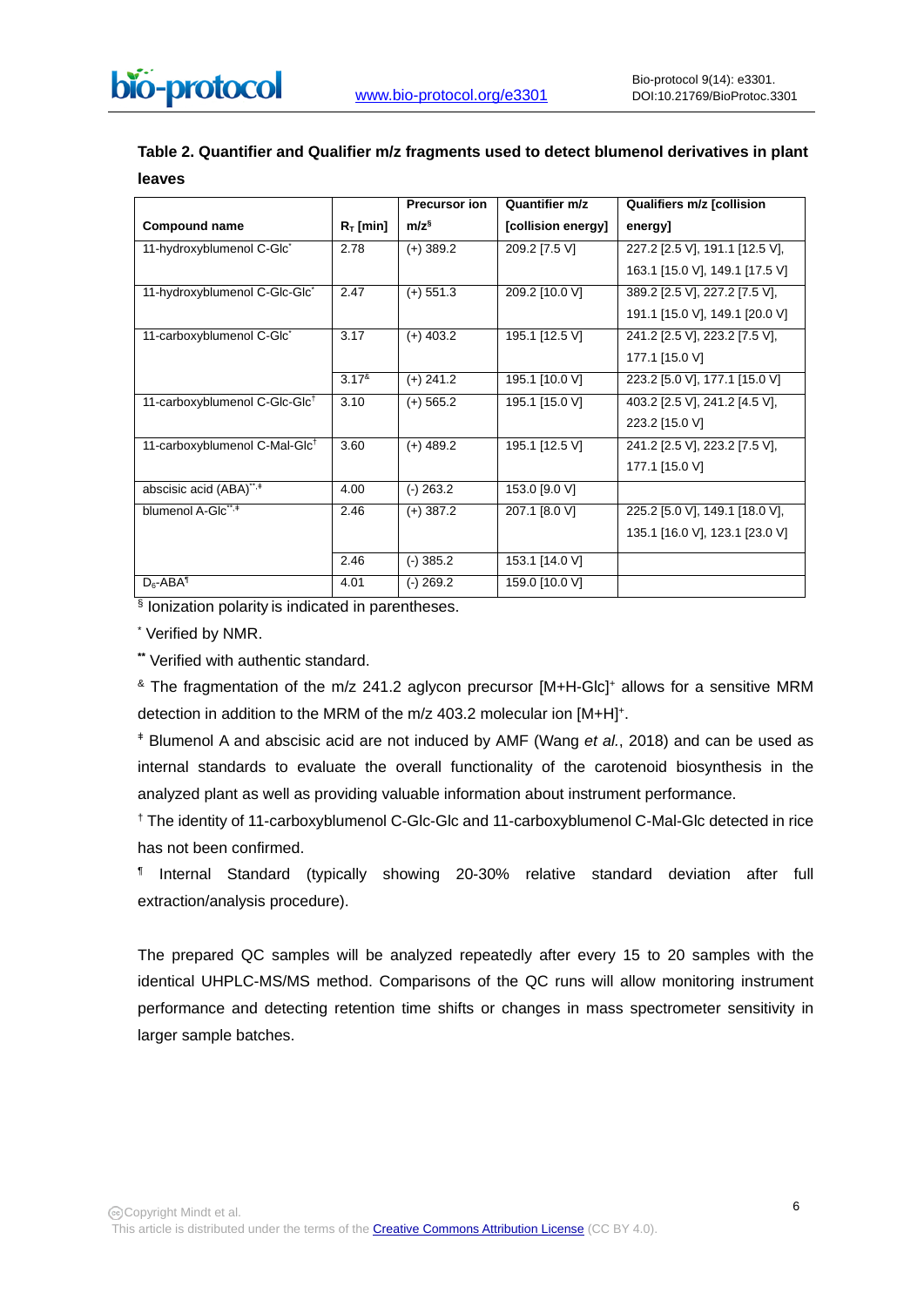

# **Data analysis**

EXAMPLES of the blumenol derivative signals detected in leaves of barley (*Hordeum vulgare*) and tomato (*Solanum lycopersicum*) plants with and without AMF colonization are shown in Figure 1.



**Figure 1. Chromatographic output for blumenol derivatives in different crop plants.** Blumenol derivatives were extracted from leaf tissue of control plants (no AMF) and plants inoculated with *Rhizophagus irregularis*. 11-carboxy- and 11-hydroxyblumenol C-Glc were detected in AMF-colonized tomato (*Solanum lycopersicum*) and barley (*Hordeum vulgare*) plants, respectively. Details of the inoculation procedure can be found in Wang *et al.* (2018).

Peak area integration for the targeted compounds and the internal standard is carried out via the software MS Data Review Version 8.2.1 (MS Workstation, Bruker Daltonics). The analyte peak area is normalized to the internal standard  $D_6$ -ABA and concentrations of blumenol derivatives are calculated as  $D_6$ -ABA equivalents (ng mg<sup>-1</sup> fresh mass) using the following equation:



 $PA_{analyte}$  and  $PA_{D_{6-ABA}}$  represent the peak areas (in counts) of the target analyte and internal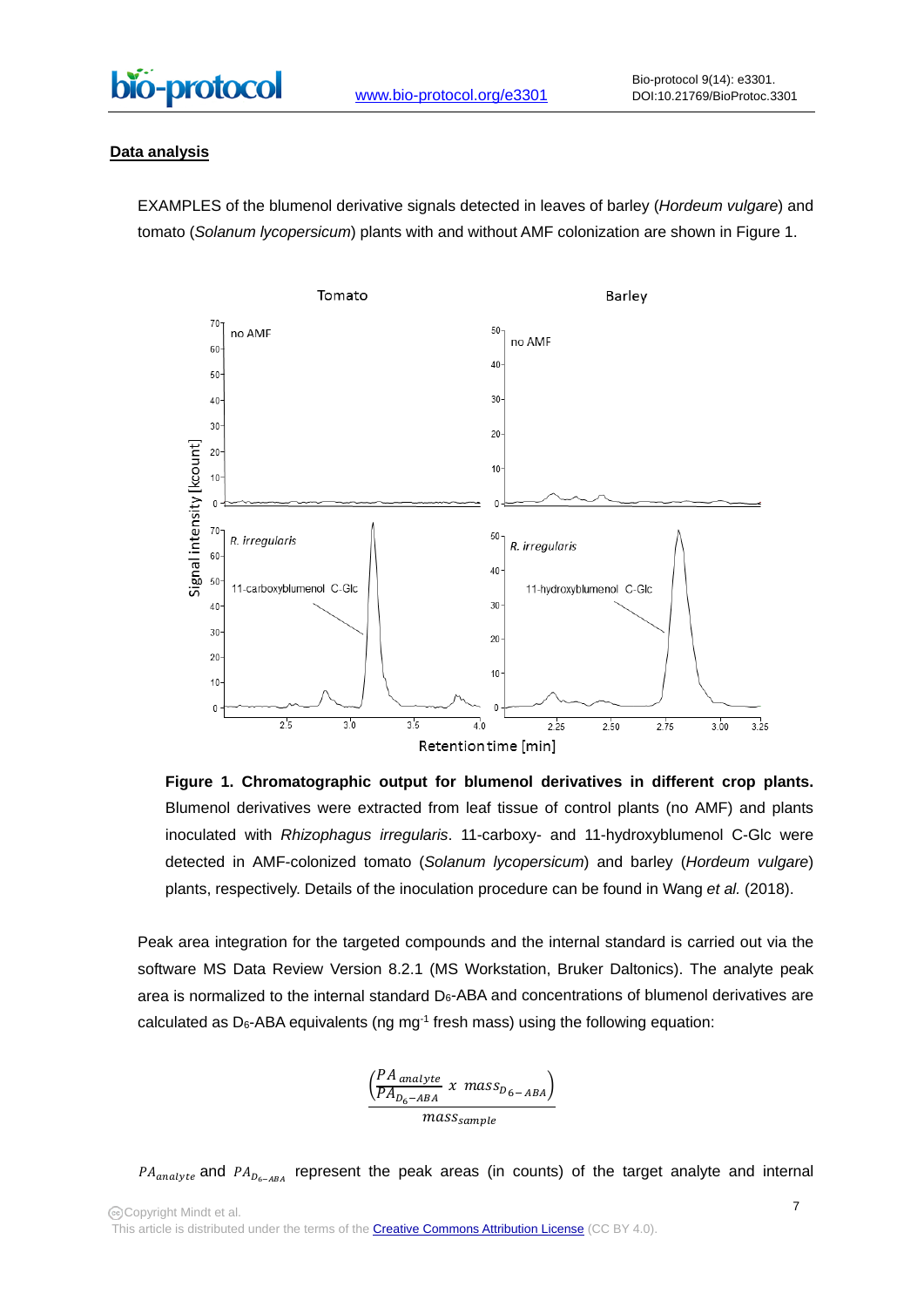standard, respectively.

 $\overline{a}$ 

 $mass_{D_{6-4P_4}}$  is the amount of internal standard (in ng) that is introduced to the sample via the extraction buffer.

 $mass_{sample}$  corresponds to the fresh mass (in mg) of the leaf tissue sample.

# **Recipes**

1. Extraction buffer including internal standard  $D_6$ -ABA 200 ml MilliQ H2O 800 ml MeOH (gradient grade for LC) 1.25 ml of 10 ng  $\mu$ <sup>-1</sup> D<sub>6</sub>-ABA (final concentration of 10 ng per 800  $\mu$  extraction buffer)

## **Acknowledgments**

The work was funded by the Max Planck Society and ERC Advanced Grant 'ClockworkGreen' (293926). This protocol was adapted from the methods described in Wang *et al.* (2018) and Schäfer *et al.* (2016).

## **Competing interests**

The procedure has been filed under PCT patent application PCT/EP2019/054738 with the European Patent Office.

## **References**

- 1. Aliferis, K. A., Chamoun, R. and Jabaji, S. (2015). [Metabolic responses of willow \(](http://www.ncbi.nlm.nih.gov/pubmed/26042135)*Salix purpurea* [L.\) leaves to mycorrhization as revealed by mass spectrometry and 1H NMR](http://www.ncbi.nlm.nih.gov/pubmed/26042135)  [spectroscopy metabolite profiling.](http://www.ncbi.nlm.nih.gov/pubmed/26042135) *Front Plant Sci* 6: 344.
- 2. Barin, M., Aliasgharzad, N., Olsson, P. A., Rasouli-Sadaghiani, M. H. and Moghddam, M. (2013). [Abundance of arbuscular mycorrhizal fungi in relation to soil salinity around Lake Urmia](https://eurekamag.com/research/064/276/064276286.php)  [in northern Iran analyzed by use of lipid biomarkers and microscopy.](https://eurekamag.com/research/064/276/064276286.php) *Pedobiologia* 56(4-6): 225-232.
- 3. Basu, S., Rabara, R. C. and Negi, S. (2018). [AMF: The future prospect for sustainable](https://www.sciencedirect.com/science/article/pii/S0885576517302485)  [agriculture.](https://www.sciencedirect.com/science/article/pii/S0885576517302485) *Physiol Mol Plant Pathol* 102: 36-45.
- 4. Hill, E. M., Robinson, L. A., Abdul-Sada, A., Vanbergen, A. J., Hodge, A. and Hartley, S. E. (2018). [Arbuscular mycorrhizal fungi and plant chemical defence: effects of colonisation on](http://www.ncbi.nlm.nih.gov/pubmed/29392532)  [aboveground and belowground metabolomes.](http://www.ncbi.nlm.nih.gov/pubmed/29392532) *J Chem Ecol* 44(2): 198-208.
- 5. Maier, W., Peipp, H., Schmidt, J., Wray, V. and Strack, D. (1995). [Levels of a terpenoid](http://www.ncbi.nlm.nih.gov/pubmed/7480342)  [glycoside \(blumenin\) and cell wall-bound phenolics in some cereal mycorrhizas.](http://www.ncbi.nlm.nih.gov/pubmed/7480342) *Plant Physiol*

Copyright Mindt et al.

This article is distributed under the terms of the **Creative Commons Attribution License** (CC BY 4.0).